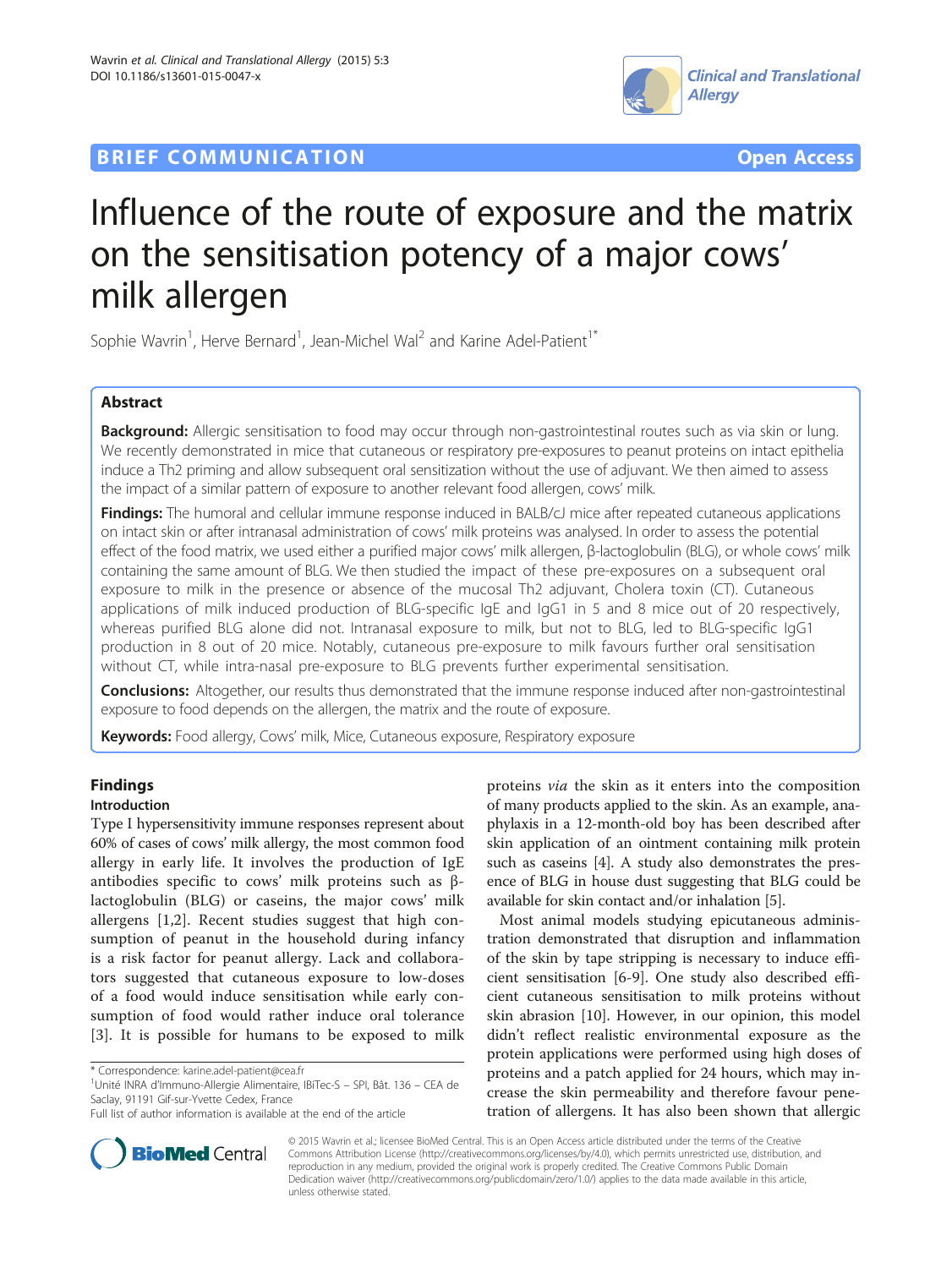<span id="page-1-0"></span>

Figure 1 Experimental schedule [[12](#page-6-0)]. (A) In a first set of experiments, mice were exposed to proteins on intact skin. Mice were anaesthetized and their abdomens were carefully shaved with an electric clipper. The remaining hairs were removed using a depilatory cream (Veet®) and the skin was then gently cleaned with water. Skin treatments were performed 4 to 6 days after depilation to be sure that no more lesions or inflammation are present [\[12\]](#page-6-0). Once a week for 6 weeks, 100 μg of purified BLG diluted in 30 μl of DPBS or 30 μl of milk containing the equivalent amount of BLG was then spread on the depilated skin of anaesthetized mice (n = 19-20/group). After 40 minutes, skin was gently cleaned with water. Control mice received 30 μl of PBS (n = 19/group). According to the same schedule, other groups of mice were exposed via the respiratory tract by intranasal administration of 50 μg of purified BLG diluted in 10 μl of DPBS or 10 μl of milk containing the equivalent amount of BLG (n = 20/group). Control mice received 10 μl of PBS. In both the experimental groups, after last administration, 6 mice per group were sacrificed. Spleen and ILN were removed and cells isolated. Systemic specific cytokine secretion was then assessed after ex vivo restimulation with 20 μg of BLG. (B) After the six cutaneous or intra-nasal exposures, the remaining mice from each of the experimental groups were separated into 2 subgroups (n = 7-8/subgroup). One group was experimentally sensitized by gavage with 6 mg of milk proteins mixed with Cholera toxin (10 μg/administration) [[18](#page-6-0)]. The other mice received 6 mg of milk proteins in the absence of CT. Control mice consisted of mice pre-exposed with PBS then gavaged with milk +/− CT. Some mice were not exposed at all (naive mice;  $n = 10$ ).



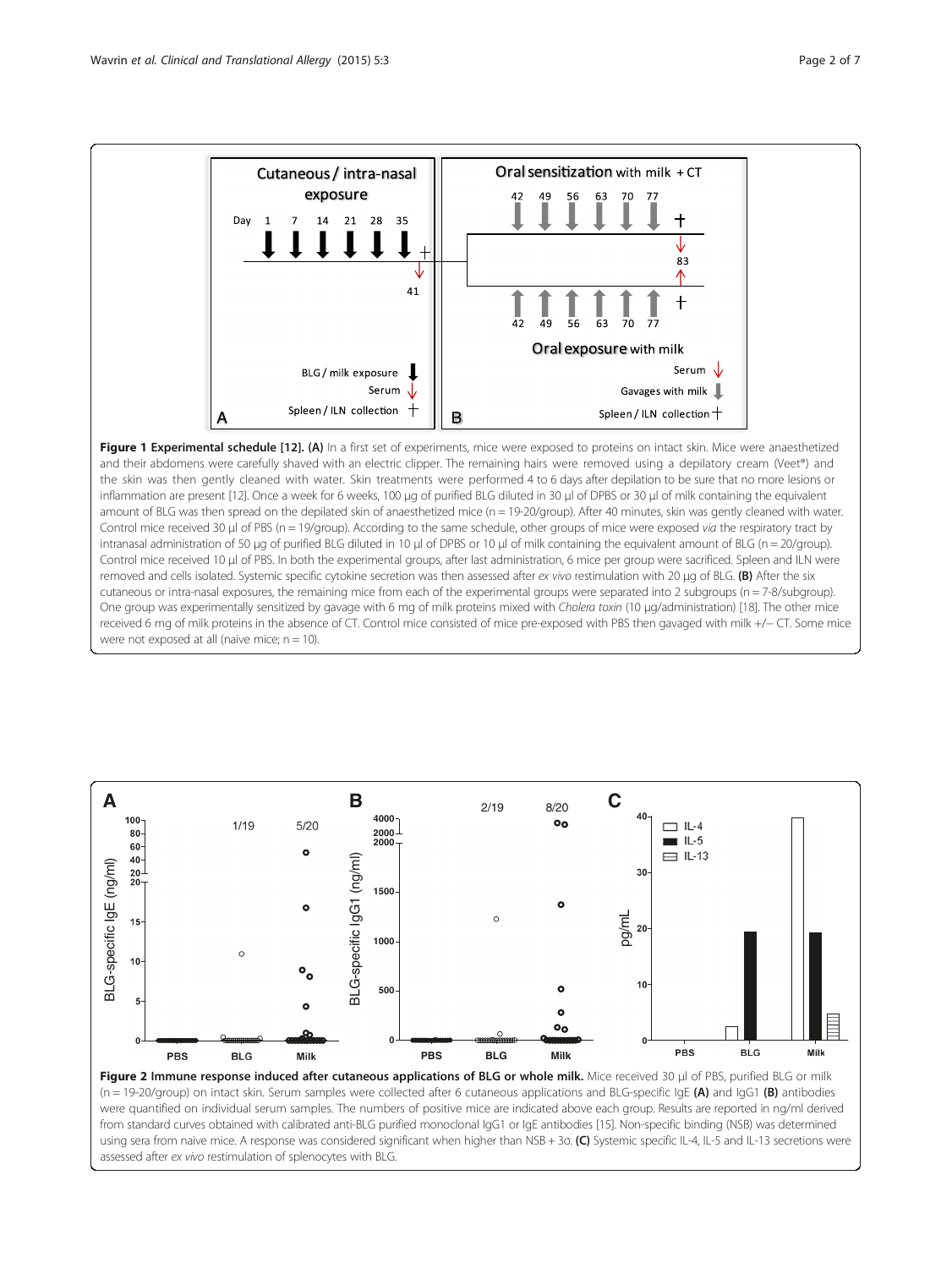<span id="page-2-0"></span>sensitisation to α-lactalbumin can be induced by intranasal exposure in mice but needs the use of adjuvant [[11\]](#page-6-0). However, to our knowledge, the effect of short time exposures to cow's milk through an intact skin or intranasally, at the same time as the impact of such administration on further oral exposure has not been extensively investigated. We recently demonstrated in mice that cutaneous or respiratory exposures to peanut proteins through intact epithelia induce a Th2 priming. Moreover, this pre-exposure favours subsequent oral sensitization without the need of Th2 mucosal adjuvant [[12](#page-6-0)]. We thus aimed to extend our observations to cows' milk, a major allergenic food in infants by assessing the immune impact of repeated short-term cutaneous applications on intact skin or of repeated respiratory administrations of allergens from cow's milk in BALB/c mice.

## Materials and methods

Commercial unheated microfiltrated cows' milk (Lait Marguerite, Villefranche-sur-saône, France) was used as whole milk (thereafter called "milk"). BLG was purified from the same source of milk using selective precipitation and chromatography and characterized as previously described [[1,13](#page-6-0)]. BLG concentration in cows' milk was confirmed using specific BLG immunoassay, ensuring that mice receiving pure BLG or milk received the same quantity of BLG [[14](#page-6-0)].

Female BALB/cJ mice, 5 week-old, were purchased from CERJ (Centre d'Elevage René Janvier, Le Genest-Saint-Isle, France), and were housed in filtered cages under normal Specified Pathogen Free husbandry conditions (autoclaved bedding and sterile water). Mice were acclimated for 2 weeks before experimentation. They received a diet in which BLG was not detected using specific immunoassays developed in the laboratory [\[14](#page-6-0)]. All animal experiments were performed according to European Community rules of animal care and with authorization N° 91–368 of the French Veterinary Services.

In a first set of experiments, we compared the effect of cutaneous or respiratory exposure to purified BLG or cows' milk on the immune response to BLG as previously described (Figure [1A](#page-1-0)) [\[12](#page-6-0)]. Mice were then further either orally exposed to cow's milk or experimentally sensitized to cows' milk via the oral route using Cholera toxin (CT) as an adjuvant (Figure [1](#page-1-0)B). The humoral response was assessed by quantitative measurements of BLG-specific IgE and IgG1 antibodies on individual serum samples collected at the end of the two stages of the protocol as described elsewhere [[15](#page-6-0),[16](#page-6-0)]. The cellular response was assayed after restimulations of immune cells from spleen collected at the end of the two stages of the protocol. Organs were pooled within groups to assess cytokine production under specific ex vivo re-stimulation, as described previously [[17](#page-6-0)]. Specific secretion was

calculated by subtraction of non-specific secretion induced by ovalbumin. No statistical analysis was performed as results were obtained from pooled organs.

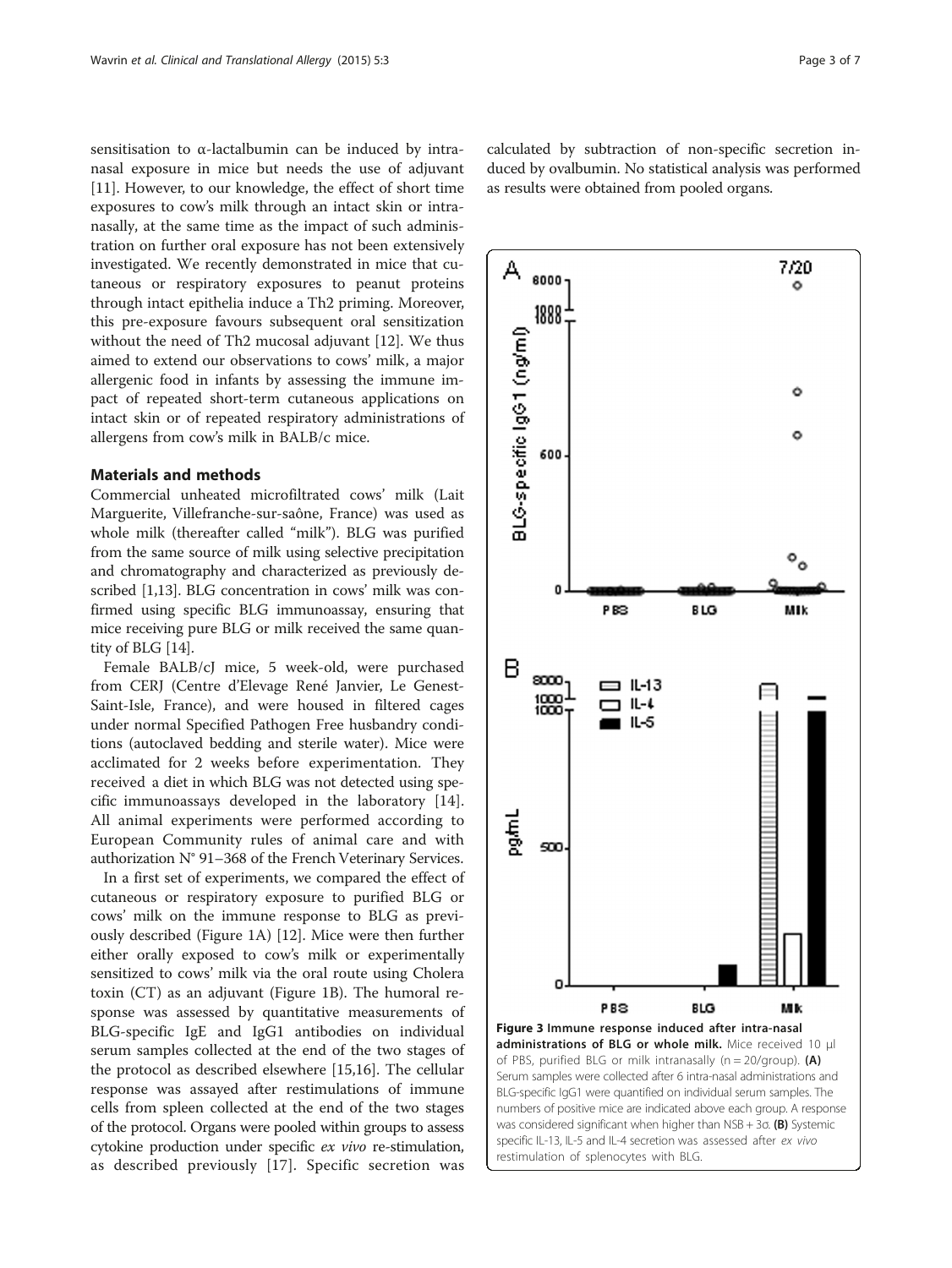<span id="page-3-0"></span>Data were not normally distributed thus a non-parametric test was performed, using the Kruskal-Wallis test followed by Dunn's multiple comparisons test (DMCT). Statistical analyses were performed using GraphPad Prism 5.01 software (GraphPad software, San Diego, CA, USA).

## Results

After 6 cutaneous applications, milk triggered significant BLG-specific IgE and IgG1 responses in 5 and 8 out of 20 mice, respectively (Figure [2](#page-1-0)A and B). Conversely, only 1 and 2 mice out of 19 showed BLG-specific IgE and IgG1, respectively, in the group that received the purified BLG. Systemic BLG-specific Th2 cytokine secretion was also detected in both groups of mice exposed to BLG or milk (Figure [2C](#page-1-0)). We also detected low systemic IFN-γ secretion in cells from BLG or milk treated mice (data not shown).

In contrast, no specific IgE could be detected after 6 intra-nasal exposures (not shown) whereas intra-nasal administrations of milk but not of BLG induced BLGspecific IgG1 response in 7 out of 20 mice (Figure [3](#page-2-0)A). Systemic secretion of IL-13, IL-4 and IL-5 was evidenced in cells from milk-treated mice but not from control or BLG-treated mice (Figure [3B](#page-2-0)). No BLG-specific IFNγ secretion was detected, irrespective of the group treated.

We further assessed the effect of cutaneous exposure to BLG or to milk on subsequent oral exposure to milk in the presence or absence of the Th2 mucosal adjuvant CT.



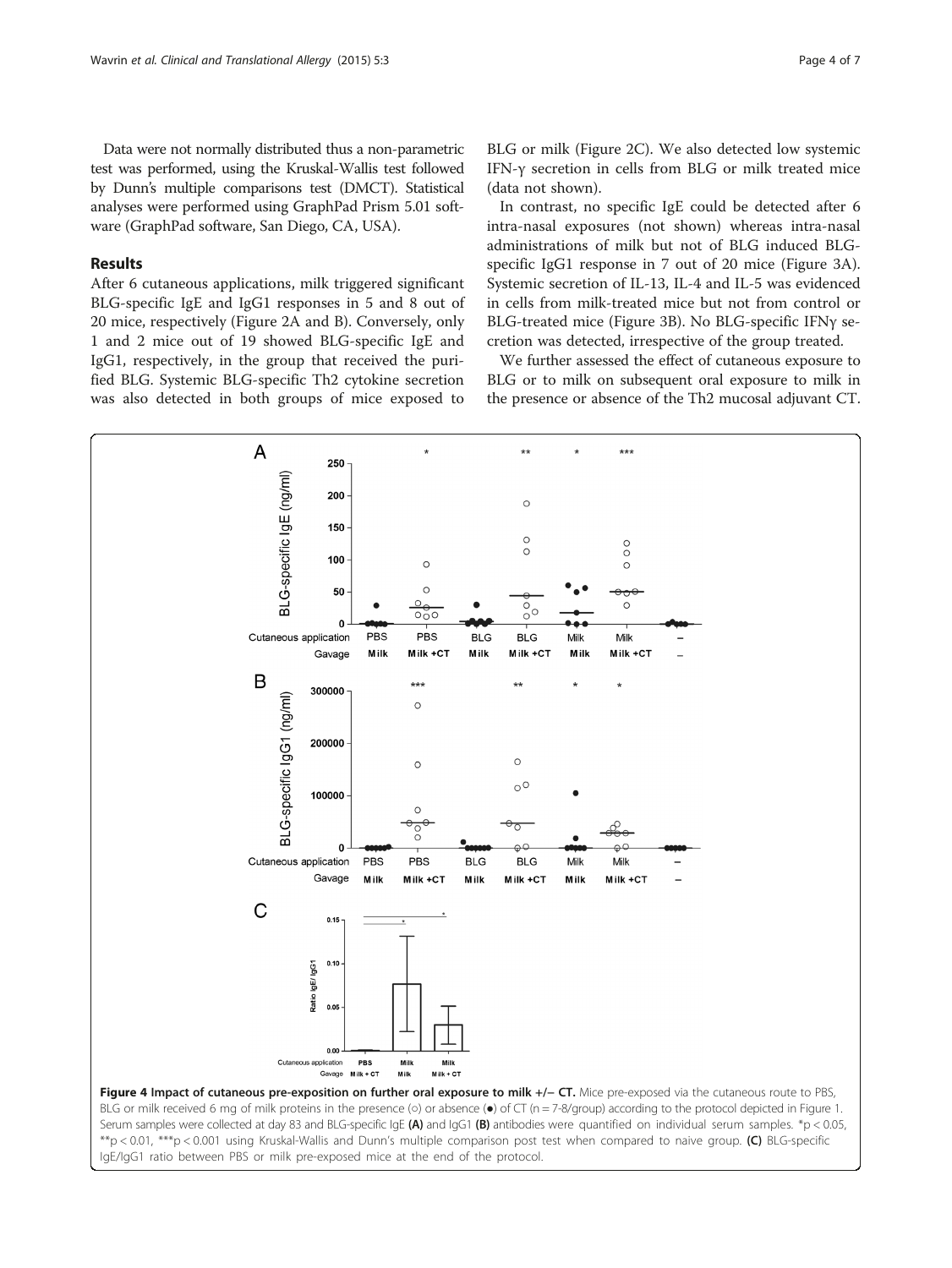As expected, we observed that control mice, i.e. preexposed to PBS by cutaneous route and then experimentally sensitized by oral exposure to milk in the presence of CT, were efficiently sensitized to BLG as they displayed significant BLG-specific IgE and IgG1 (Figure [4A](#page-3-0) and B) and high BLG-specific Th2 cytokine secretion (Figure 5) when compared to naive mice. Milk or BLG cutaneous pre-exposition also led to significant sensitisation after the oral administration of milk in the presence of CT, but no difference was evidenced when compared to PBS preexposed mice. In the absence of CT, PBS and BLG preexposed mice did not produce significant specific IgE or IgG1 at the end of the protocol (Figure [4A](#page-3-0) and B). No specific Th2 cytokine secretion was detected in corresponding PBS-treated mice, whereas BLG pre-exposure led to significant cytokine production (Figure 5). This suggests the induction of BLG-specific Th2 cells in those latter mice, although no specific IgE could be evidenced. Conversely and as expected from the results shown in Figure [2](#page-1-0)A, mice cutaneously pre-exposed to milk produced significant BLG-specific IgE (Figure [4](#page-3-0)A), IgG1 (Figure [4B](#page-3-0)) and Th2 cytokines (Figure 5) after 6 gavages with milk without CT. Interestingly, the IgE/IgG1 ratio was higher in milk pre-exposed mice when compared to mice pre-exposed to PBS and then experimentally sensitized irrespective of the use of CT (Figure [4C](#page-3-0)).

In parallel, we assessed the impact of intranasal preexposure on subsequent oral exposure to milk in the presence or absence of Th2 mucosal adjuvant. As expected, PBS pre-exposed mice displayed a significant BLG-specific IgE production after gavages with milk and CT whereas no significant response was evidenced in the absence of CT (Figure [6\)](#page-5-0). Mice that received oral administrations of milk without the adjuvant did not produce any

BLG-specific IgE whatever the pre-exposure (Figure [6](#page-5-0)). Interestingly, mice that were intra-nasally pre-exposed to BLG did not produce significant BLG-specific IgE (Figure [6\)](#page-5-0) after oral gavages with milk in the presence of CT compared to naïve mice. Moreover, the production of IgE in BLG pre-exposed mice was significantly lower from PBS pre-exposed mice. The absence of Th2 cell activation in these mice was confirmed by analysis of cytokine secretion (not shown). Mice pre-exposed to milk then experimentally sensitized demonstrated an intermediate profile: The levels of BLG-specific IgE were slightly lower in milk pre-exposed mice than that observed in PBS pre-exposed mice but the difference was not statistically significant. The same results were observed with BLG-specific IgG1 (not shown).

## **Discussion**

In the present work, we exposed mice to milk or a purified milk allergen through intact skin [[12\]](#page-6-0), by mean of applications not exceeding 40 minutes and without any patch. As respiratory exposure to food proteins can also induce Th2 responses [\[11,19\]](#page-6-0), we also assessed the effect of intra-nasal administration of milk allergens.

We first demonstrated that cutaneous exposure to milk induced the production of BLG-specific IgE and IgG1 while purified BLG did not. Milk exposure by the intranasal route was also more immunogenic than purified BLG exposure. In milk-treated mice via the cutaneous or i.n. route, response was mainly directed against BLG. In both groups, no specific response against lactoferrin was evidenced and only 3 mice out of 20 produced IgG1, but not IgE, against whole caseins (not shown). Systemic casein-specific secretion of IL-5 and IL-13 was detected only after intranasal exposure to milk. These



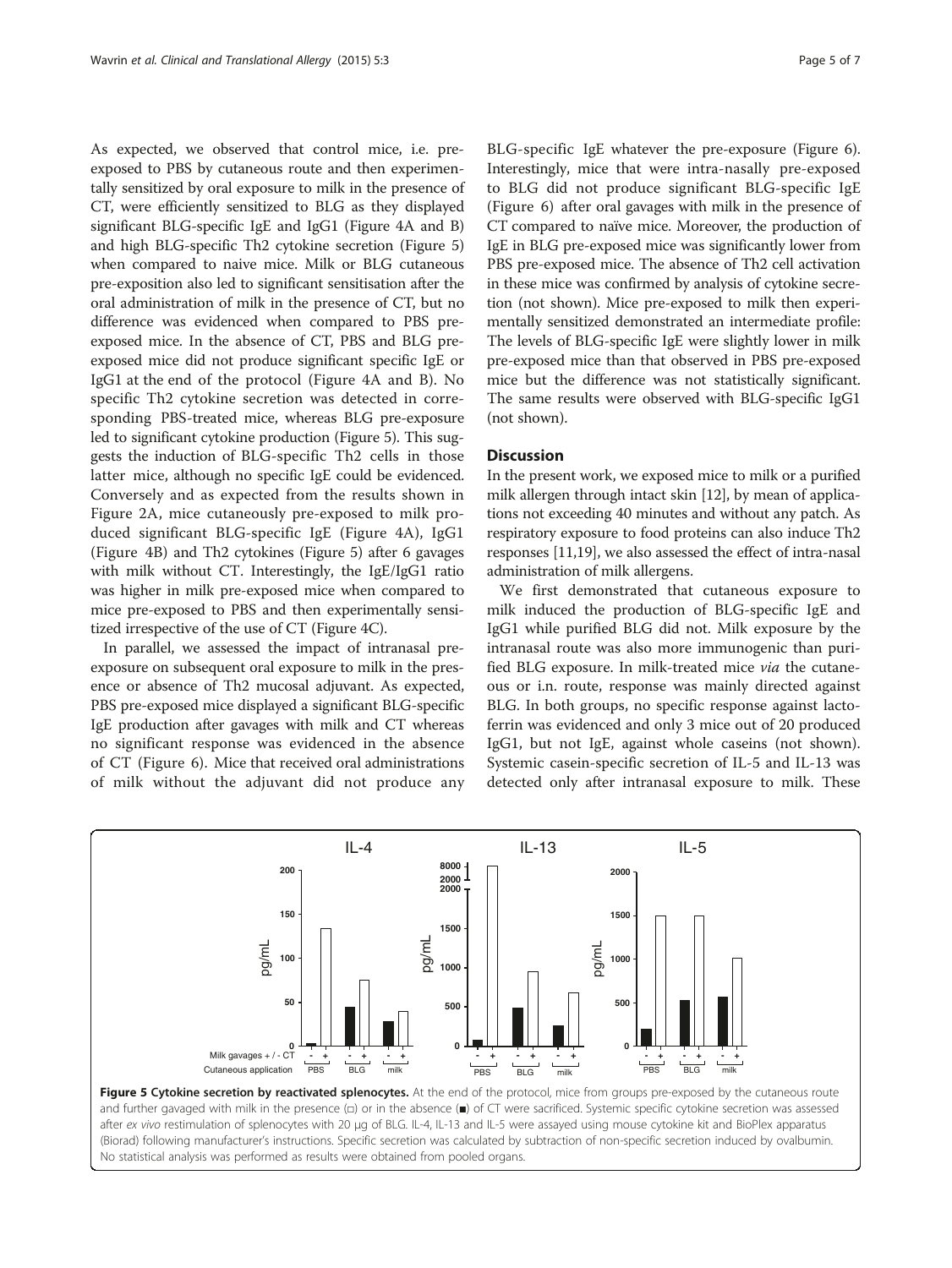<span id="page-5-0"></span>

results thus suggest an important role of the milk matrix on BLG presentation to the immune system and/or on its activation. Milk contains several immunomodulatory proteins [\[20](#page-6-0)] and fat that could act as an adjuvant. Indeed, a specific lipid fraction of Brazil nuts has been demonstrated to be involved in the immunogenicity of Ber e 1, a brazil nut major allergen [[21](#page-6-0)].

We previously observed that cutaneous or intranasal exposure to purified Ara h 1 induced a strong Ara h 1 specific IgG1 although no IgE could be detected. It is interesting to note that Ara h 1, a large protein (62 KDa) was more immunogenic that a smaller one, i.e. BLG (18 KDa), especially through the skin or pulmonary epithelia. This was also demonstrated after intra-peritoneal administrations of the corresponding purified proteins, then further suggesting different intrinsic allergenic properties of these major allergens [\[22\]](#page-6-0).

When we further gavaged cutaneously pre-exposed mice without CT, only milk pre-exposed mice produced specific IgE, demonstrating that cutaneous pre-exposure to milk favours further oral sensitisation without the need for a Th2 adjuvant. Although we did not assess the clinical allergy outcome, for instance through an oral challenge with milk or purified BLG, the model presented here, using a first Th2 priming stage of environmental-like exposure then a second stage of oral exposure, could be used as a relevant model of food allergy sensitisation without adjuvant.

Conversely, intra-nasal pre-exposure to milk did not allow subsequent oral sensitisation without the use of the Th2 adjuvant. Intra-nasal pre-exposure to BLG even seems to prevent further sensitization experimentally induced by oral gavages with milk in the presence of CT, as corresponding mice did not produced specific IgE nor Th2 cytokines after reactivation of spleen cells (Figure [2](#page-1-0)). Intra-nasal pretreatment with BLG did not lead to

significant Th2 nor Th1 response, both at the cellular and humoral levels, suggesting the absence of induction of effector specific and/or the induction of immune tolerance. A high dose of BLG administered via the gastrointestinal tract also induces efficient tolerance with induction of Tregs [[17\]](#page-6-0). Indeed, Tregs can be promoted via an allergen exposure through respiratory route [[23](#page-6-0)] and in steady state conditions DCs seems to induce Tregs rather than T effectors cells [[24](#page-6-0)]. Further studies aiming at analyzing Treg induction in lymph nodes after intranasal BLG administration could then be interesting, but we can already hypothesize that the oral route is not the only one to promote specific tolerance. However, the balance between tolerance and sensitisation appears to be allergen-dependent as we previously demonstrated that respiratory pre-exposure to purified Ara h 1 rather favours subsequent oral sensitisation.

In summary, these results further suggest that non gastrointestinal exposure to food proteins, i.e. via the cutaneous or respiratory route, may lead to Th2 priming facilitating a subsequent sensitization via the oral route. However, this priming to food proteins is dependent on the allergen considered, the route of exposure and the matrix containing the allergen. Moreover, we showed that cutaneous exposure to milk on intact skin favours subsequent oral sensitisation without the use of CT, providing an interesting adjuvant-free experimental model of cows' milk food allergy combining environmental and oral exposure.

#### Abbreviations

BLG: Bovine β-lactoglobulin; CT: Cholera toxin.

#### Competing interests

S.W is the recipient of a grant from INRA, department of Alimentation Humaine (AlimH, INRA, France) and receive funding from Unilever Plc. All authors have declared no conflict of interest.